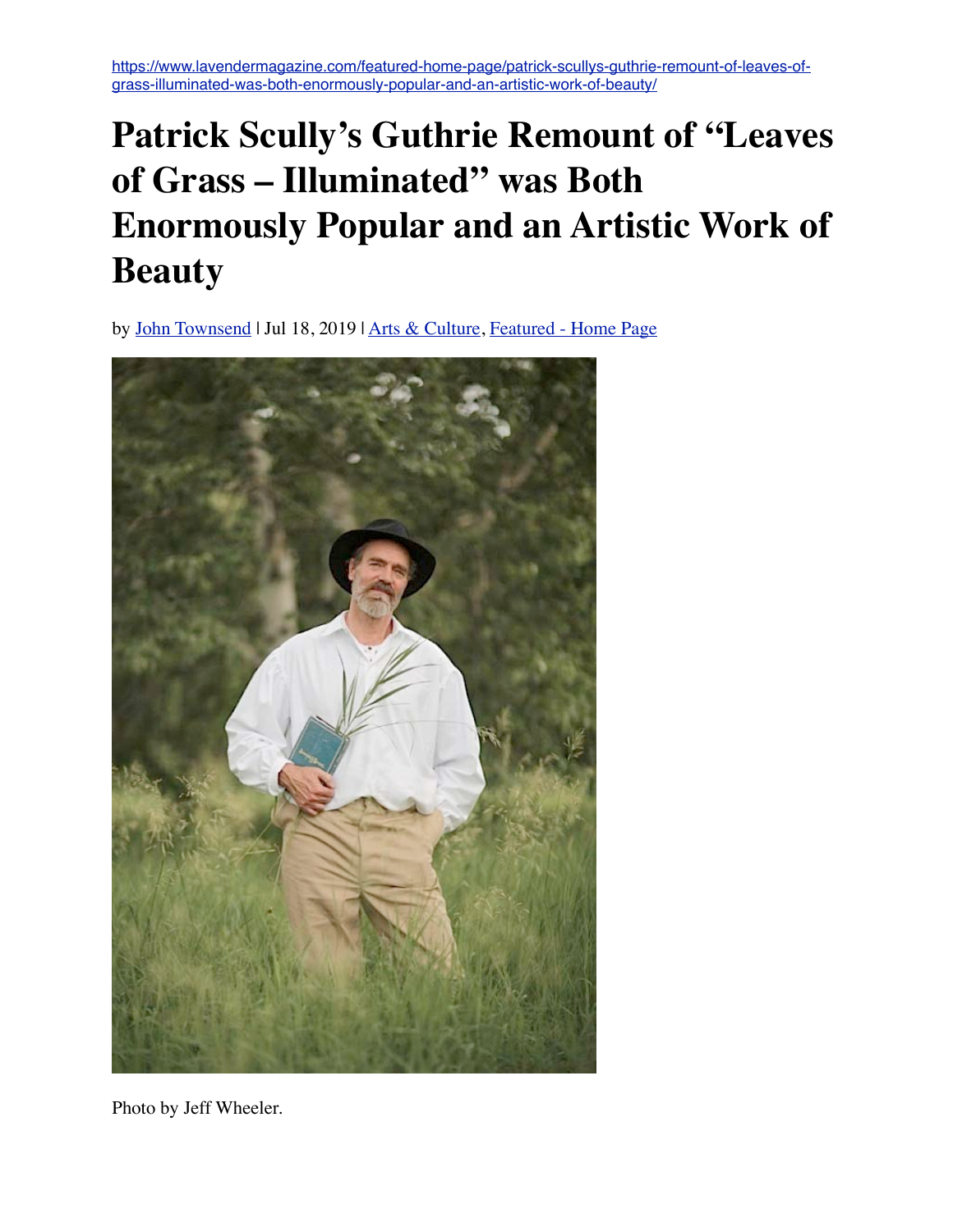## [https://www.lavendermagazine.com/featured-home-page/patrick-scullys-guthrie-remount-of-leaves-of](https://www.lavendermagazine.com/featured-home-page/patrick-scullys-guthrie-remount-of-leaves-of-grass-illuminated-was-both-enormously-popular-and-an-artistic-work-of-beauty/)[grass-illuminated-was-both-enormously-popular-and-an-artistic-work-of-beauty/](https://www.lavendermagazine.com/featured-home-page/patrick-scullys-guthrie-remount-of-leaves-of-grass-illuminated-was-both-enormously-popular-and-an-artistic-work-of-beauty/)

Writer-performer Patrick Scully's inspirational remounting of *Leaves of Grass – Illuminated*  played three sold out performances at the Guthrie Theater's Dowling Studio this past weekend. Best known as a dancer, Scully astounded the Twin Cities theater scene **[five years ago](https://lavendermagazine.com/our-scene/review-leaves-of-grass-uncut-scully-creates-a-luminous-signature-piece-that-embodies-the-homoromantic-spirit-of-19th-century-america/)** when his premiere of the piece revealed that he was a terrific actor as well. At that time, he seemed to utterly manifest poet Walt Whitman (1819-1892) with jolting authenticity. In 2019, he was just as beguiling, if not more so. After all, the writer-performer has dwelt in the great one's spirit, if not the DNA itself, since the middle of the decade. The show has had some acclaimed remounts since it first premiered which has given *Leaves of Grass – Illuminated* further scope to deepen and sweeten.



Photo by Mark Sauer.

Scully's uncanny mixture of Whitman's distinctive use of language and the poet's reflections on male to male desire and love in the 19th century was riveting in the performance I encountered at Dowling Studio last week. It truly captured the essence of what were forbidden phenomena in those days, in such a way that made the current day audience present to that suffocating era: it was if you were actually there. One could have called the production a transporting experience.

Homosexual desire of that time was smothered by a systemic heterocentric cultural blanket backed up by harshly cold masculine reserve. Homophobia often held the threat of violence close to the vest. Gay love couldn't even be spoken of. Unmentionable. Puritanical enforcers represented institutions like the Society for the Suppression of Vice and watchdog mentalities which meddled in the private lives of people across the sexual orientation spectrum. Scully made that point quite firmly throughout.